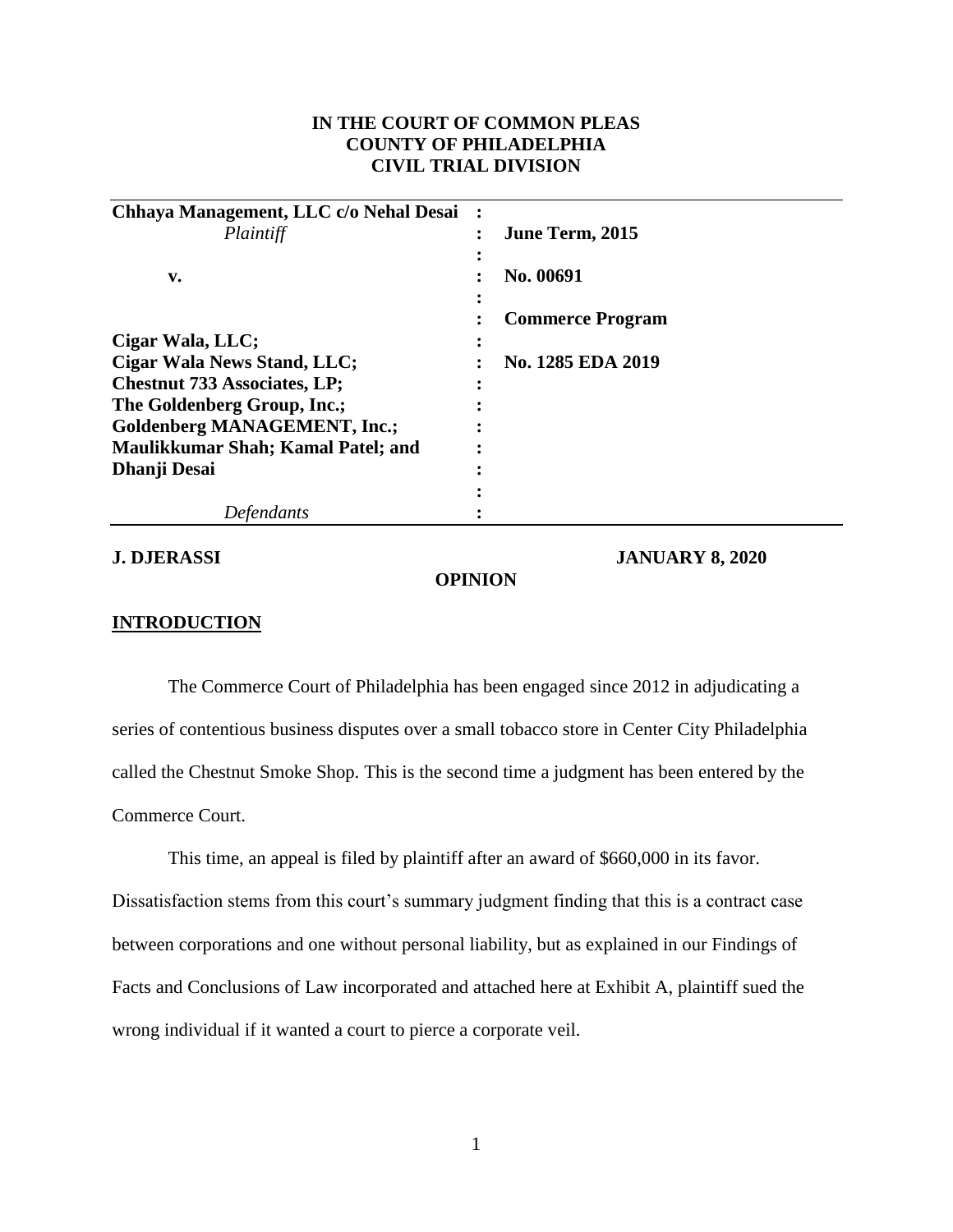Following a bench trial, we found in favor of plaintiff Chhaya Management and against defendant Cigar Wala. We did not find liability by individual defendants Malik Shah and Patel. This is because Cigar Wala's corporate breach of contract was caused solely by Dhanji Desai who diverted corporate funds to himself. His fraud eventually led to a corporate money shortfall that made Cigar Wala fall behind on rent payments to its landlord and a default to the Pennsylvania Lottery. There was no evidence that linked either Malik Shah or Patel to the shortfalls themselves or to any conduct giving rise to a piercing of a corporate veil as to them. And for strategic reasons known only to plaintiff, Chhaya Management chose not to sue Dhanji Desai in this case. His joinder as an additional defendant in this case was by Malik Shakh and Patel but even after Dhanji Desai became a party, Chhaya Management chose not to sue him personally.

At summary judgment and for reasons explained in our summary judgment Opinion which is attached and incorporated here as Exhibit B, defendant Goldenberg Management, Inc. was dismissed. The remainder of plaintiff's the case was handled under the gist of the action doctrine.

Shortly before trial, Malik Shah and Patel withdrew their fraud claim against Dhanji Desai. We then then dismissed him without objection from Chhaya Management. The case was tried in contract and focused on Cigar Wala's early termination of the Management Agreement and consequent damages.

#### **FACTS**

In 2014, retired President Judge Pamela Dembe presided over a bench trial and adjudicated an ownership dispute over Cigar Wala, LLC ("Cigar Wala"). The litigants in *Kamal Patel and Maulik Shah v. Desai Dhanji and Akash Investment, LLC* (Phila. No.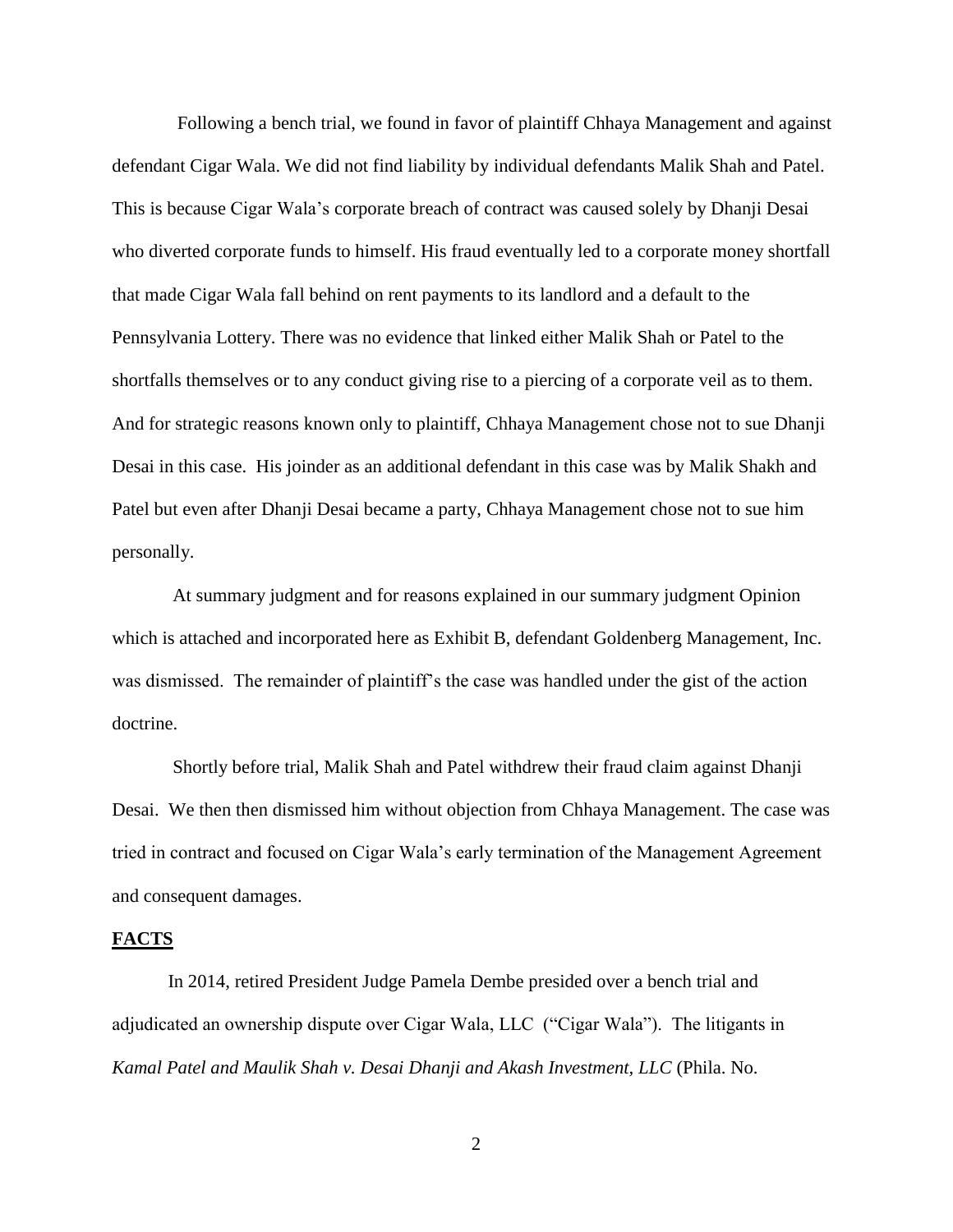120702814) were Maulikimar Shah ("Malik Shah"), Kamal Patel ("Patel") and additional defendant Dhanji Desai ("Dhanji Desai"). On June 18, 2014, Judge Dembe awarded Patel 50% ownership of Cigar Wala, 25% to Shah and 25% to Dhanji Desai.

Several weeks before this judgment, Djanji Desai had signed a Management Agreement with Nehal Desai giving him responsibilities to operate the Chestnut Smoke Shop for five years. At the time, Nehal Desai believed Dhanji Desai was Cigar Wala's president and we ultimately found apparent authority. The Management Agreement bound the corporations, plaintiff Chhaya Management and defendant Cigar Wala in a contract.

A little more than eleven months later, Cigar Wala's majority owners, as determined by Judge Dembe, terminated the agreement for reasons explained in detail in our attached Findings of Fact and Conclusions of Law dated December 10, 2018. (Incorporated as Exhibit A).

We found this termination was a breach of contract by Cigar Wala, but it was caused by fraudulent conduct by Dhanji Desai. He had misappropriated Chestnut Smoke Shop revenues without the knowledge of Malik Shah, Patel or Chhaya Management's Nehal Desai. Much of the skimmed money was cash from Pennsylvania State Lottery sales but Dhanji Desai also mishandled proceeds from the sale of tobacco and candy products. Ultimately, his fraud affected Cigar Wala's lease at the 8<sup>th</sup> and Chestnut Street store with defendant Goldenberg Management Group ("Goldenberg") because money was not available to pay Cigar Wala's rent. Malik Shah and Patel discovered the fraud after Judge Dembe's decision when Goldenberg sought Cigar Wala's eviction in the Municipal Court of Philadelphia inan eviction complaint filed in July 2014. Not only was Cigar Wala in default on its lease, but it was also in default with the Pennsylvania State Lottery. We found both defaults were due solely to the malfeasance of Djanji Desai.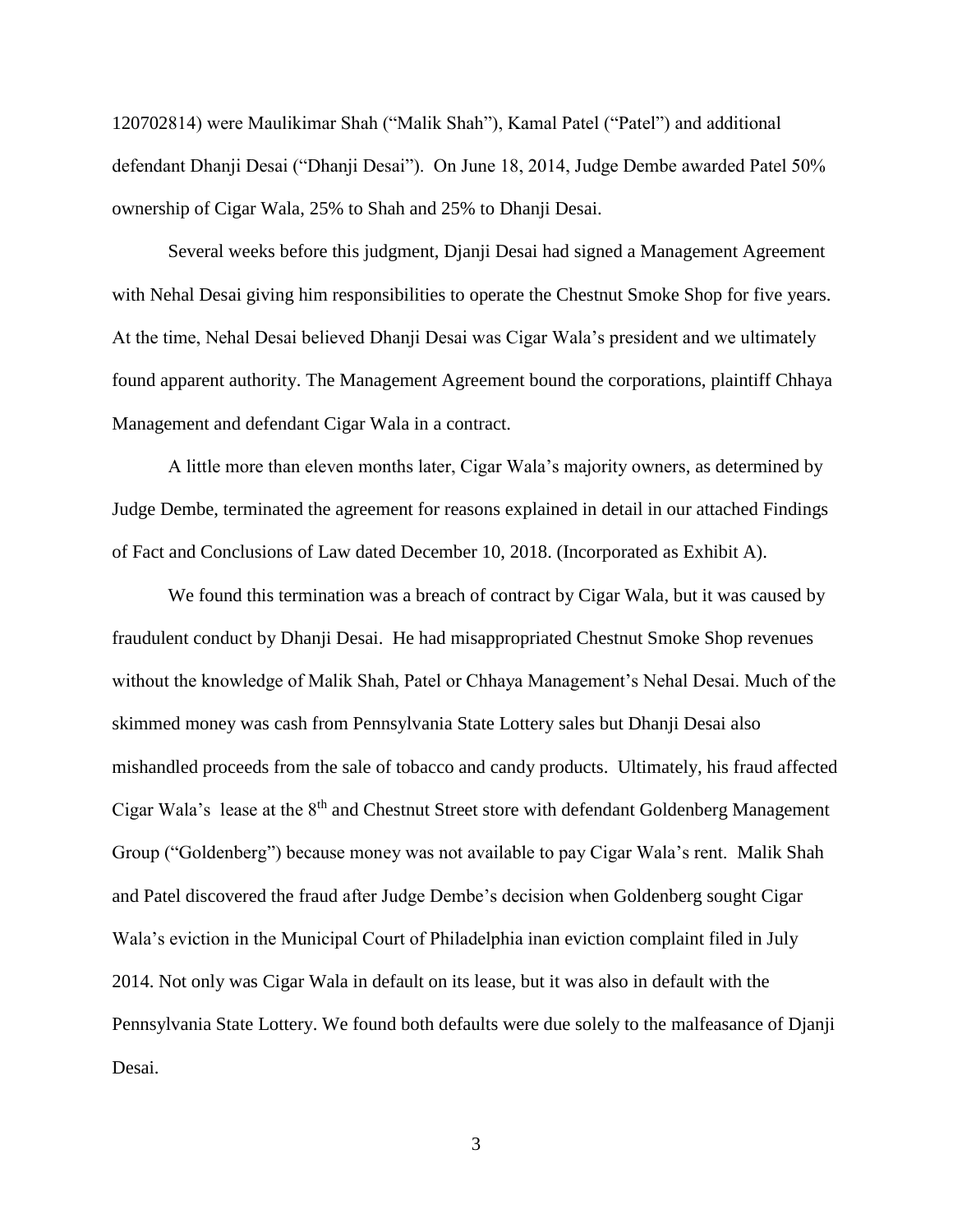After almost a year of trying to stabilize Cigar Wala with Chhaya Management still operating the store in collaboration with Dhanjii Desai, Malik Shah and Patel resolved Goldenberg's eviction action by making a new deal with Goldenberg. They did this by forming a new company, defendant Cigar Wala New Stand, LLC ("Cigar Wala New Stand") and signing a new lease between Goldenberg and the new company. The back rent was paid off and default with the Pennsylvania State lottery was cured through the infusion of new personal investment into Cigar Wala Newstand. The new capital allowed Cigar Wala Newstand to operate the Chestnut Smoke Shop at its original location and selling Pennsylvania lottery ticket machines.

This process was not seamless, however, because of events that took place on May 11, 2015. This was the day Cigar Wala breached its contract with Chaya Management by demanding that Nehal Desai relinquish his operation of the store. Malik Shaw, Patel and a representative of Goldenberg required Nehal Desai to leave the premises and he did. The majority owners of Cigar Wala and Goldenberg then changed the store's door lock and Nehal Desai was disinvited from returning to the store as a manager. There were no physical injuries and Nahal Desai left the store after loading his car with some of the store's tobacco and candy inventory. Over the next several days, Malik Shah, Patel and Goldenberg completed paperwork securing a new lease for the Chestnut Smoke Shop through Cigar Wala Newstand, and back rent was paid. The lotters sales resumed nearly a year later after the balance owed was paid, and after some bureaucratic delay.

Chhaya Management filed this lawsuit demanding lost profits through the end of five year term under the contract and reimbursement for inventory. After summary judgment, Goldenberg was dismissed as landlord was not a party to the Management Agreement. Before trial, Malik Shaw and Patel voluntarily discontinued their suit against Dhanji Desai.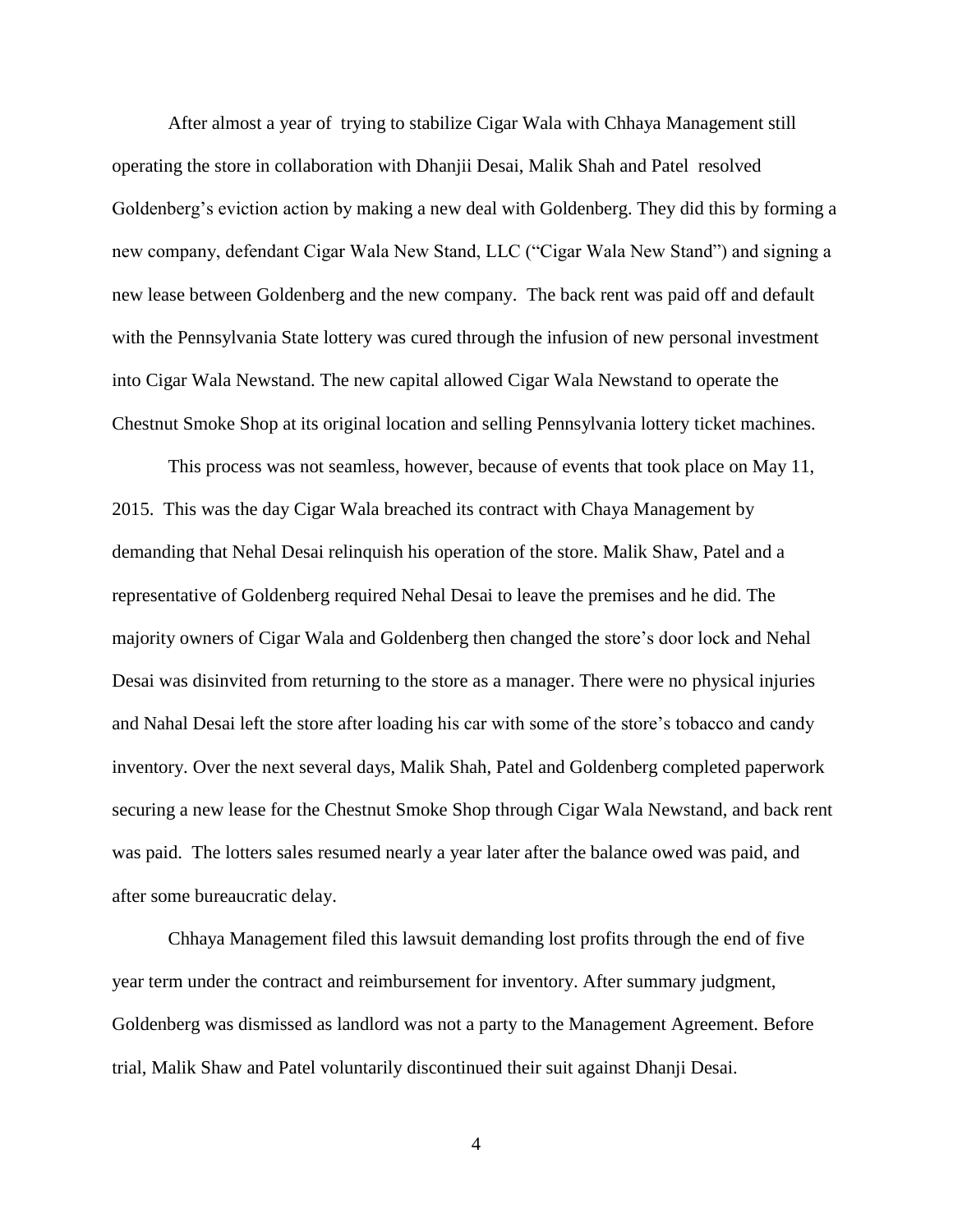Following a trial between plaintiff Chhaya Management, and remaining defendants Cigar Wala, Cigar Wala Newstand, Malik Shaw and Kamal Patel, we found Cigar Wala's early termination had breached the Management Agreement. We awarded lost profits in the amount of \$660,000 and the balance of inventory in the amount of,,,, for an aggregate XXXXXXXX payable by Cigar Wala to Chhaya Management. We found no liability by Malik Shaw, Kamal Patel or Cigar Wala Newstand.

#### **RELEVANT PROCEDURAL HISTORY**

Judge Dembe entered judgment in *Kamal Patel and Maulik Shah v. Desai Dhanji and Akash Investment, LLC* (Phila. No. 120702814) on June 18, 2014.

On June 4, 2015, Chhaya Management, LLC c/o Nehal Desai filed a complaint commencing this case. Initial named defendants were Cigar Wala, Cigar Wala News Stand, Malik Shah, Kamel Patel, the Goldenberg Group, Inc. and Chestnut 733 Associates, LP.

Alleged claims were: Count I, injunctive relief; Count II, breach of contract; Count III, unlawful eviction; Count IV, conversion; Count V, civil conspiracy; Count VI, aiding and abetting tortious conduct.

By stipulation among the parties, on March 16, 2016, Chhaya Management filed an amended complaint to remove the Goldenberg Group, Inc, and substitute Goldenberg Management, Inc. ("Goldenberg Management"). Thereafter, defendants filed answers.

Summary judgment litigation began on May 6, 2016, when Goldenberg Management filed a summary judgment motion against plaintiff contending lack of contract privity and arguing for dismissal of tort claims based on the gist of the action doctrine.

Goldenberg Management's summary judgment motion against plaintiff was followed a month later on June 10, 2016 by a joinder complaint filed against Djanji Desai by defendants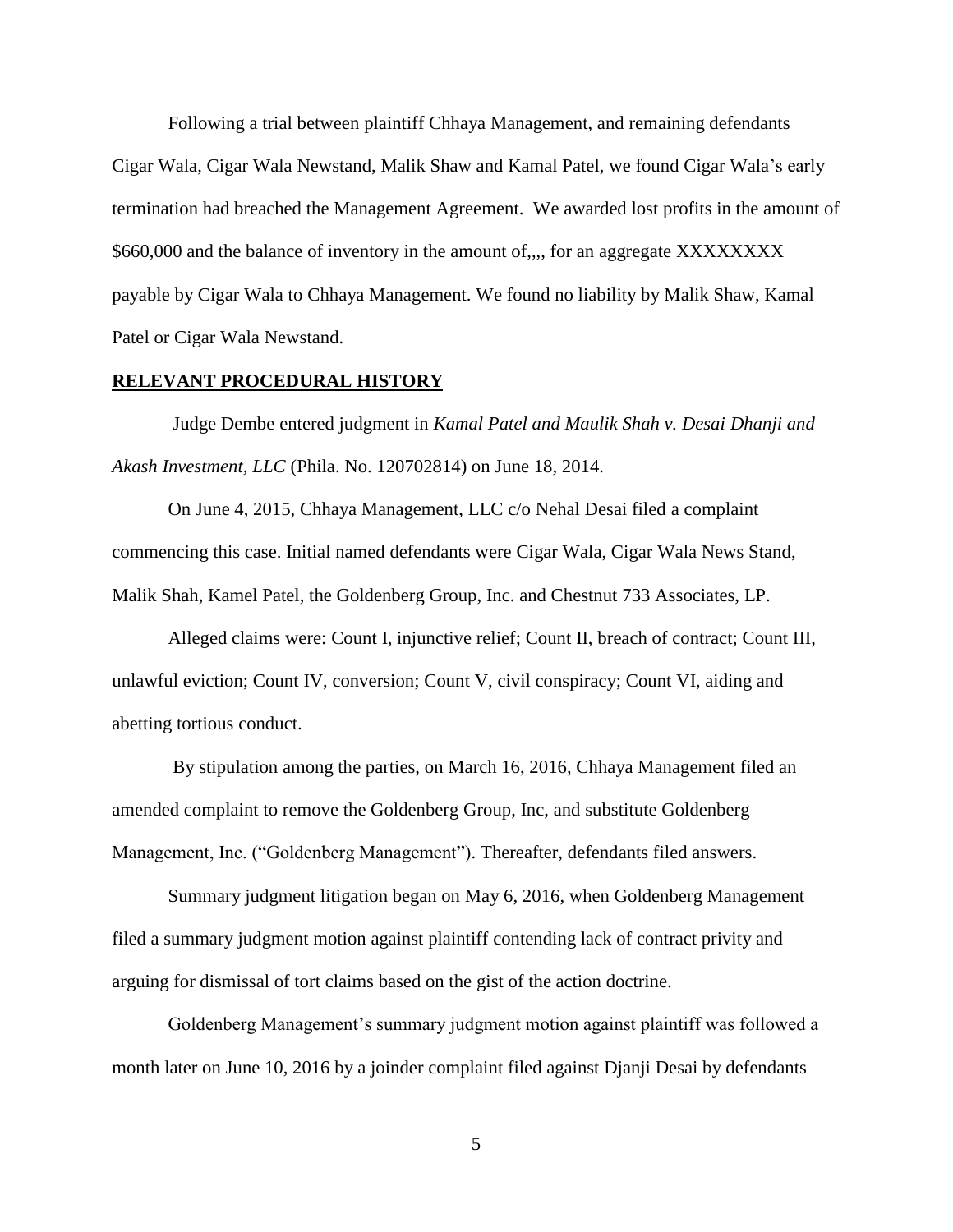Patel, Malik Shaw, Cigar Wala and Cigar Wala Newstand. Docket review shows service of process was completed but Dhanjii Desai never answered. Defendants however never moved for a default judgment against him and Djanii remained in the case as a party until his voluntary discontinuance by defendants shortly before trial.

On July 22, 2016, plaintiff Chhaya Management.filed a summary judgment motion against defendants Cigar Wala, Cigar Wala Newstand, Malik Shah and Kamel Patel (Control No. 16070536). Goldstein had also filed summary judgment motion against Chhaya Management (Control No. 16081375). andvCigar Wala, cigar Wala Newstand, Patel and Malik Shay filed its own summary judgment motions against Chhaya Management in a reply motion at Control No. 16070536). During a period in this case in which this court was handling contentious collateral litigation consuming nearly two years, on May 25, 2017, we entered two orders and one opinion incorporated at Exhibit  $B<sup>1</sup>$ .

In summary, Plaintiff's actions against Goldenberg Management and its subsidiary 722 Chestnut Associates were entirely dismissed, and Plaintiff's actions in tort against the remaining defendants were also dismissed, but was set for trial on whether there was a contractual breach of the Management Agreement.

### XXXXXXXXXXXXXXXXXXXXXXXXXXXXXXXXXXXXXXXXXXXXXXX

Thereafter, following a pretrial conterence in which the individual defendatnt's apperared pro se and the corporate defendants were unrepresented, a bench trial was scheduled. couns already incorporated at Exhibit B. on dantsplaintiinterwhis was followed a month later on June

<sup>&</sup>lt;sup>1</sup> The lengthy collateral litigation involved discovery and injunctive hearings caused by Dhanji Desai's failure to produce a key to a Pennsylvania Lottery machine in order to perform an accounting of Cigar Wala revenues for potential damages in favor of Chhaya Managemnt. There was also substantial litigation associated with a motion by defense counsel Thomas J. Wagner, Esquire to withdraw as attorney for defendants Cigar Wala, Cigar Wala Newstand, Malik Shaw and Patel. Mr. Wagner was ultimately permitted to withdraw by order dated March 26, 2018, after all hope of amicable resolution had been exhausted and Mr. Wagner had been working pro bono for some time.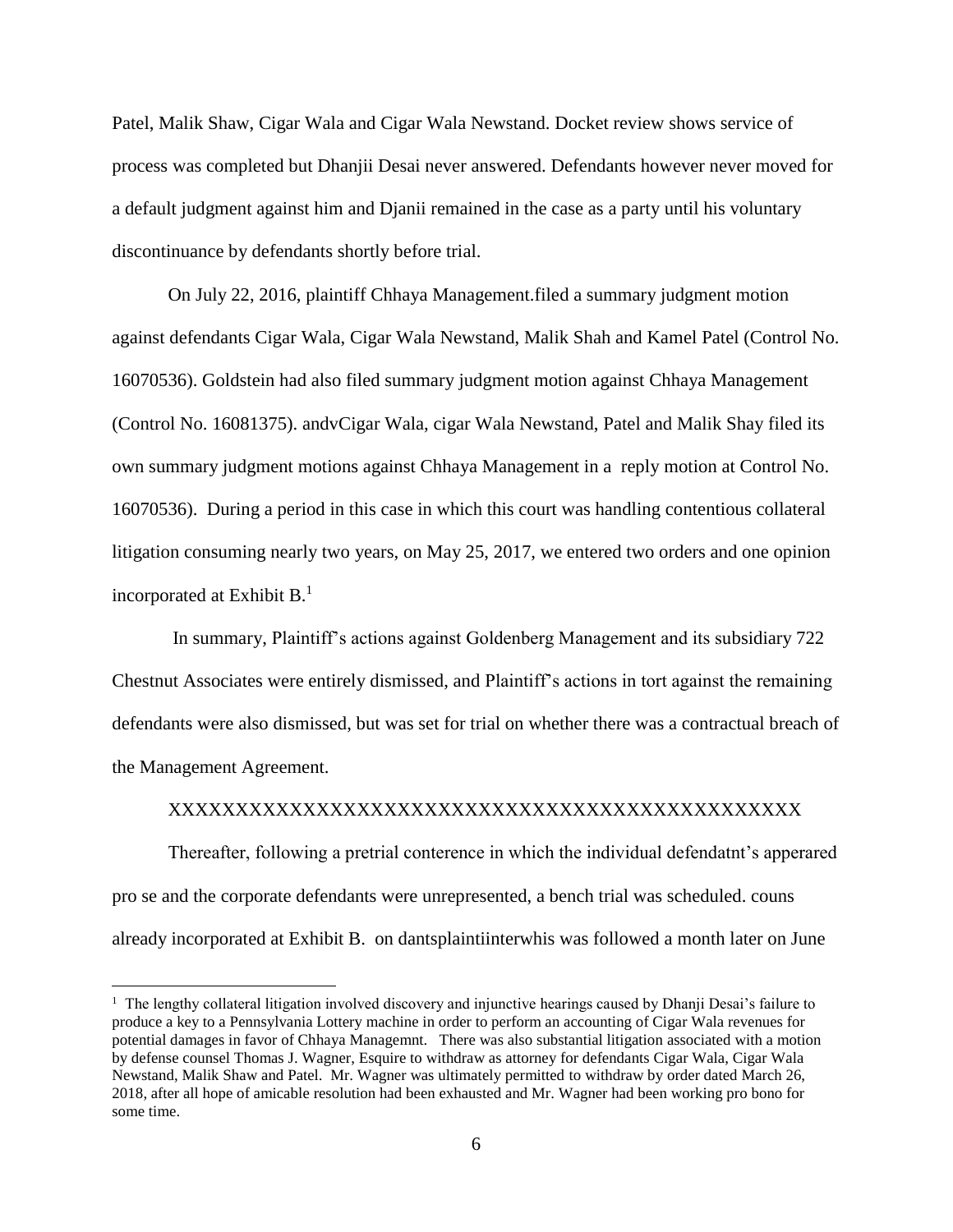10, 2016 by a joinder complaint filed against Dhanjii Desai as an additional defendant. This filed a timely answwr and summary judgment litigation commenced soon after with a motion n answer counterclaims on Dhanji Desai was later joined as an additional defendant by defendants Patel, Malik Shah, Cigar Wala News Stand and Cigar Wala.<sup>2</sup>

After President Judge Dembe's retirement from the bench in July 2015, this Court was assigned her docket. Summary judgment motions were cross-filed and the summary judgment outcome was the following:

"Based on the foregoing, motions for summary judgment are Granted in part and Denied in part as follows: Defendants Chestnut 733 Associates, L.P. and Goldenberg Management, Inc.'s motion for summary judgment at Control No. 16081375 is granted and plaintiff's claims against those defendants are Dismissed. Plaintiff Chhaya Management's motion for summary judgment at Control No. 16072651 is Denied; defendant Cigar Wala, LLC, Cigar Wala News Stand, LLC and Malik Shah's motion for summary judgment at Control No. 16070536 is Granted in part on Count III (unlawful eviction), Count IV (conversion), Count V (conspiracy) and Count VI (aiding and abeting tortious conduct)" 3

A breach of contract claim at Count III remained after disposition of summary judgment motions.This contract claim was set for trial with Chhaya Management as plaintiff and Cigar Wala, Cigar Wala News Stand, Malik Shah and Patel as defendants. Dhanji Desai was also set for trial on the contract claim as an additional defendant joined by Patel and Malik Shah.

Goldenberg Management and Chestnut 733 had been dismissed because neither defendant was a party to the Management Agreement between Chhaya Managment and

<sup>2</sup> See docket report, 150600691, December 11, 2015.

<sup>&</sup>lt;sup>3</sup> A copy of this Court's Summary Judgment Order and Opinion dated May 25, 2017 is attached and incoprotrated by reference as Exhibit B.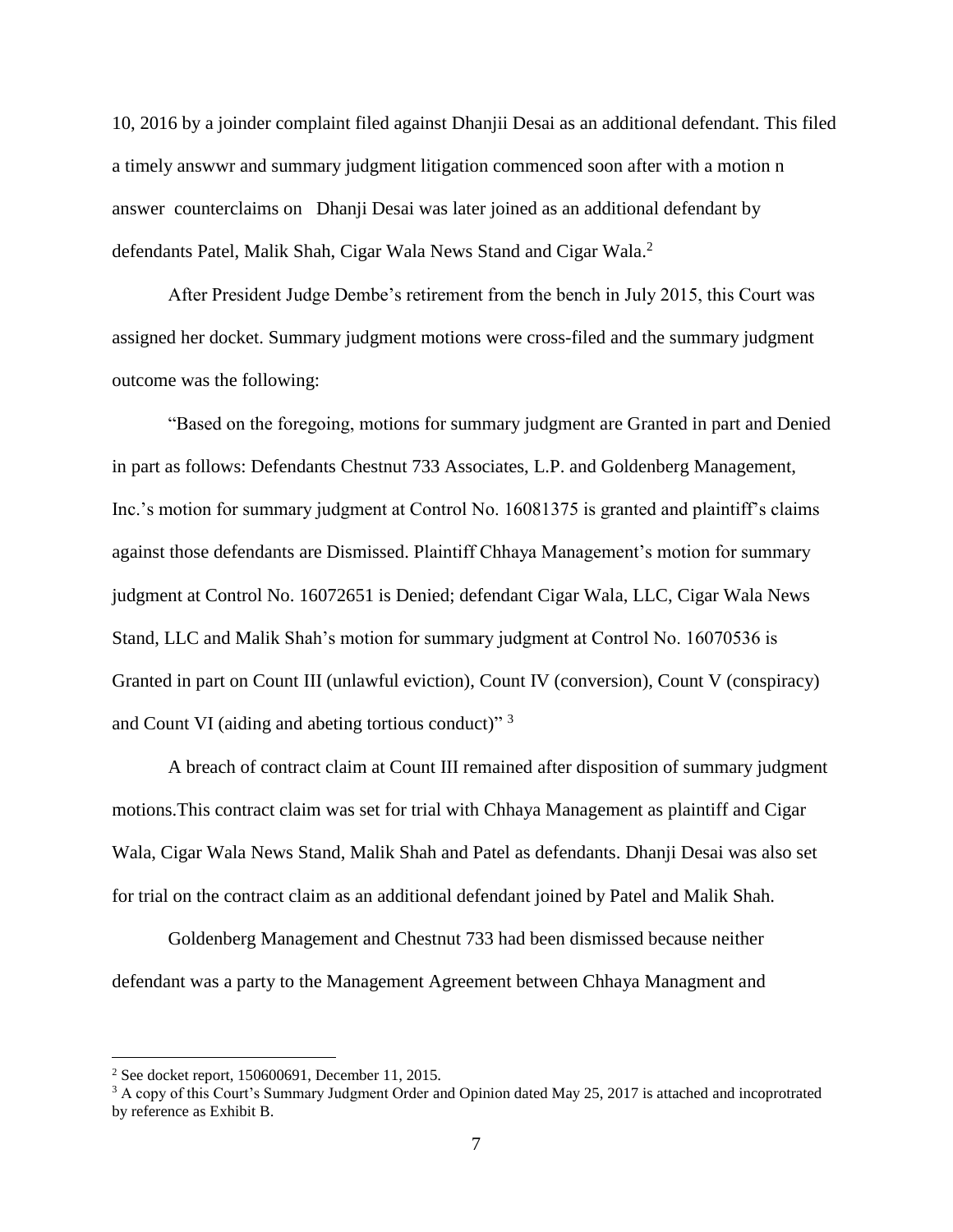defendant Cigar Wala, Also, their conduct when evicting Cigar Wala was not tortious because it was accomplished with the agreement of Cigar Wala's controlling management---namely Malik Shak and Patel who then signed a new lease with Goldenberg Management on behalf of Cigar Wala Newstand which paid off Cigar Wala's back rent.

On March 26, 2019 private counsel for defendants Cigar Wala, Cigar Wala News Stand, Malik Shah and Patel was granted leave to withdraw.<sup>4</sup> Patel and Malik Shah represented themselves pro se.

A first bench trial resulted in mistrial on August 16, 2018. A second bench trial took place on November 5, 2018, and November 6, 2018.

Findings of Fact and Conclusions of Law were entered on December 10, 2018 in favor of Chhaya Management and against Cigar Wala in the amount of \$667, 116. There was no finding of liability against Malik Shah, Patel, or Cigar Wala News Stand.

As to Cigar Wala New Stand, though the party was unrepresented, we did not find Chhaya Management proved its contract claim against Cigar Wala Newstand because it was not a party to the Management Agreement between Cigar Wala and Chhaya Management. There was also another relevant finding---namely in rogue fashion, Dhani Desai had sabotaged the arrangement between Chhaya Management's Nehal Desai and Cigar Wala, and this was not due to any alleged breach by Cigar Wala Newstand.

After trial, Chhaya Management filed motions for post-trial relief on December 17, 2018. Confusingly, Chhaya Management also filed a Notice of Appeal on January 9, 2019 which was docketed at 259 EDA 201. The appeal was quashed with leave for Chaya Management to file a

<sup>4</sup> By this time, Thomas J. Wagner, Esq. was granted leave to withdraw. This case was on page 37 of its docket report.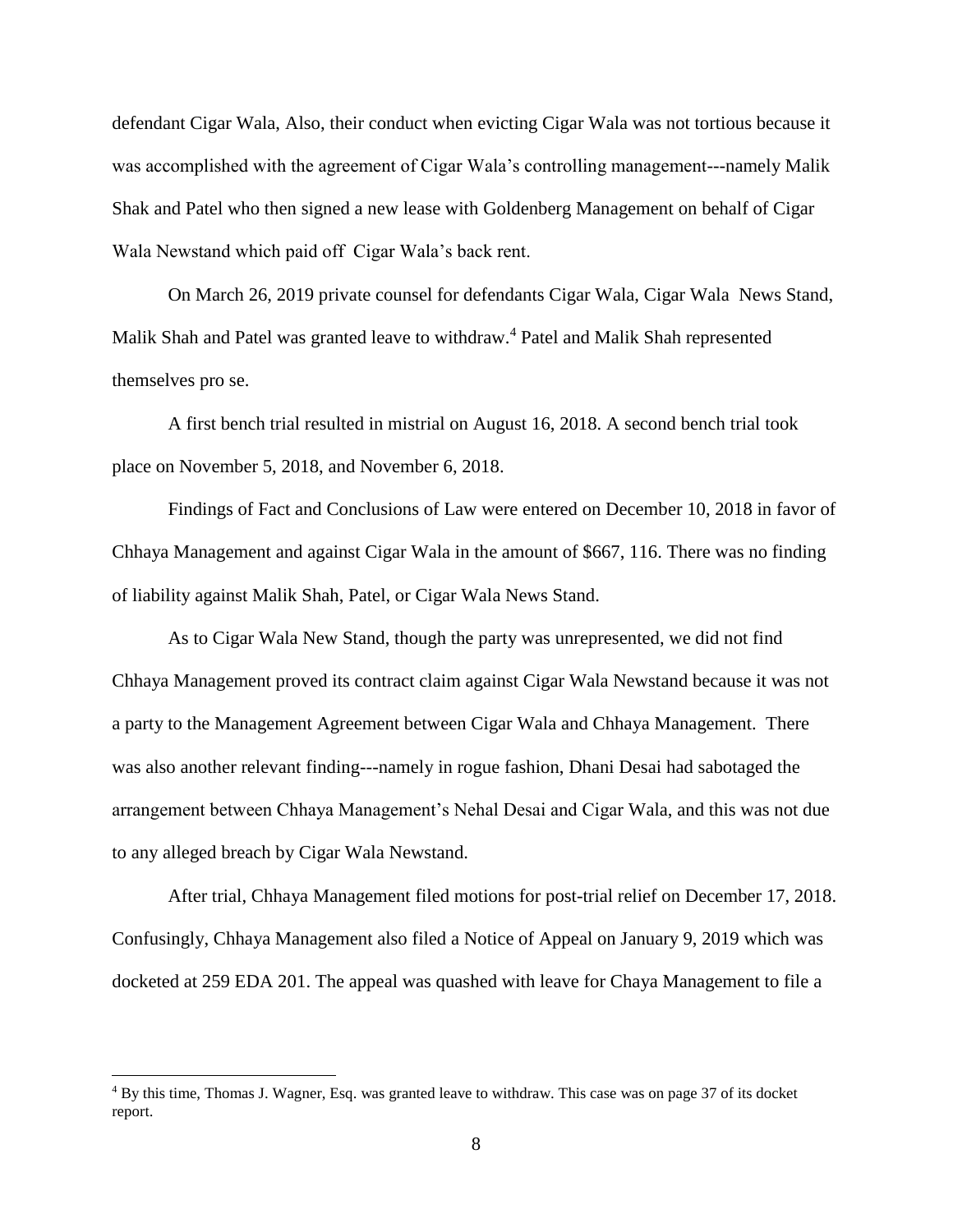new appeal after judgment. This court then denied post-trial motions without an opinion and entered judgment on April 1, 2019.

Because Chhaya Management's April 9, 2019 Notice of Appeal outlines legal claims, we did not order a Rule 1925 Statement. We now organize our Opinion in three sections to address the issues appellant raises.

# **I. This Case is a Contractual Dispute Involving a Breach of a Management Agreement. The Gist of the Action Doctrine Applies to this Case and Tort Claims Were Correctly Dismissed. As the Management Agreement is not a Lease Agreement Over Tenancy In Property, Plaintiff's Unlawful Eviction Claim was Also Properly Dismissed.**

Plaintiff's Complaint avers defendants Malik Shah, Kamel Patel, Goldenberg Management, Inc. and Chestnut 733 ("Goldenberg Management") and Cigar Wala Newstand engaged in tortious conduct on May 15, 2015, the day Cigar Wala breached its Management Agreement with Chhaya Management.<sup>5</sup>

We granted summary judgment dismissing the tort counts because this case hinges on a

contractual relationship involving management of the Chestnut Cigar Shop business---not

whether Chhaya Management was tortuously evicted from the store. This is because the landlord

 $\overline{a}$ 

.

<sup>5</sup> Goldenberg Management had terminated Cigar Wala's lease for failure to pay rent. Goldenberg Management obtained an eviction order in Philadelphia's Municipal Court which Cigar Wala appealed.

When Malik Shaw and Patel, on behalf of Cigar Wala, paid all back rent owed, the Municipal Court appeal became moot. This meant Cigaw Wala and Goldenberg Management were free to terminate the original lease if both parties agreed. Under circumstances where the Municipal Court had already ordered Cigar Wala's eviction, we found there was nothing wrong with the decision of the majority owners of Cigar Wala to accept what was now a mutual termination of the original lease with Goldenberg Management, which then signed a lawful new lease with Cigar Wala Newstand.

The difficulty giving rise to this case is that while Cigar Wala was free to agree to a mutual termination of its lease with Goldenberg, it was still bound to the terms of its separate Management Agreement with Chhaya Management.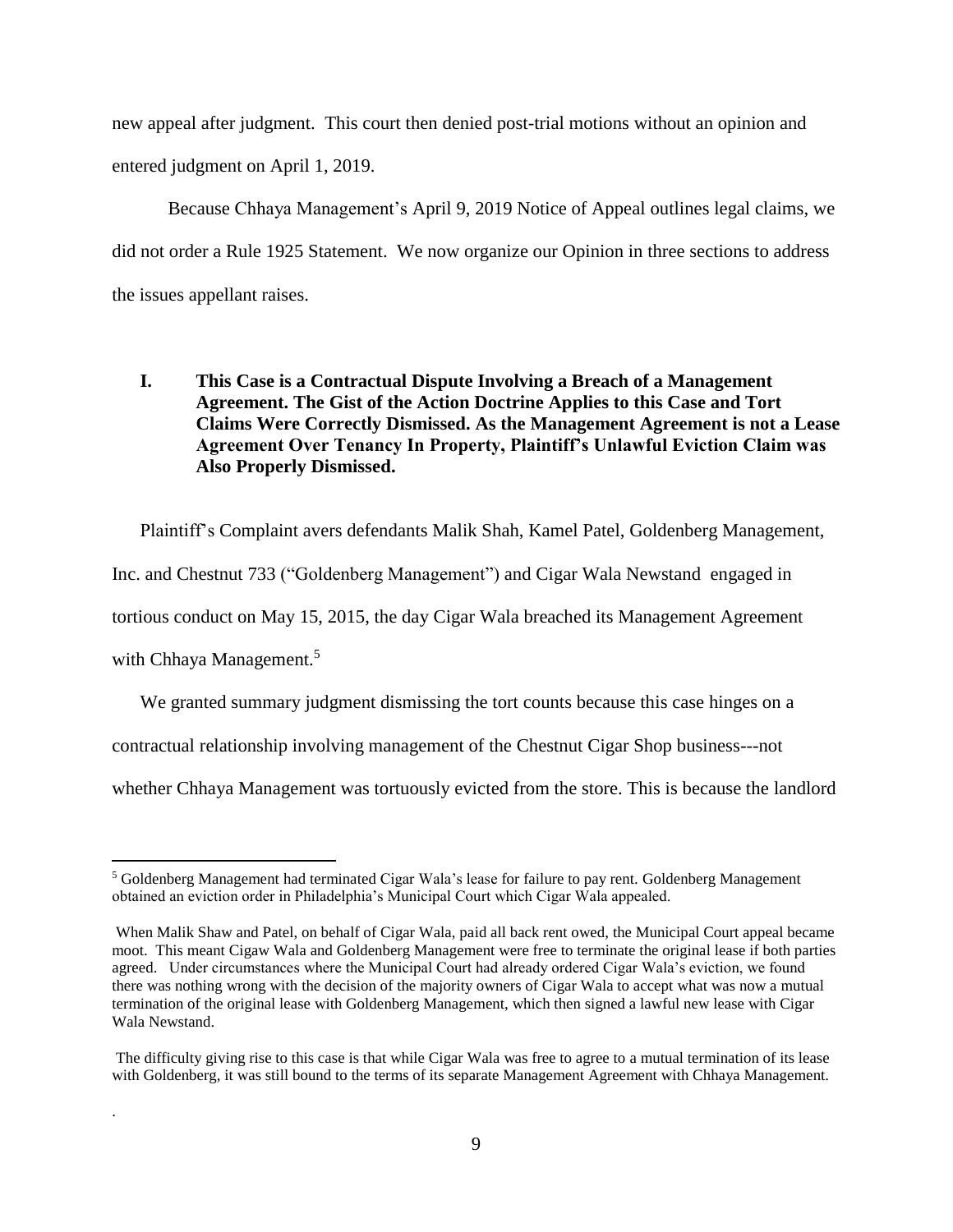tenant issue was between Cigar Wala and Goldenberg while the management issue was between Chhaya Management and Cigar Wala.

In our summary judgment memorandum opinion at Exhibit A, we noted Goldenberg Management evicted Cigar Wala for failing to pay rent that was due. This failure occurred through no personal fault of Malik Shaw, Kemel Patel of Nahal Desai, Chayya Managmenyt's owner. Instead, despite Judge Dembe's JuneXXXX 201r judgment order, neither Shah nor Patel were able to take control of the store for almost a year and during this time, Cigar Wala's minority owner was mingled corporate funds with his personal pocket and failed to pay Cigar Wala's bills with the landlord and the Pennsylvania Lottery.

Thus, we found that on May 11, 2015, Cigar Wala as a corporate entity, through its majority owners, breached Cigar Wala's contract with Chhaya Management. This corporate breach took place regardless of its cause which was Dhanji Desai's malfeasance. Indeed, his misconduct was , the subject of cross-claims and counter claims ultimately withdrawn by defendants Cigar Wala, Cigar Wala Newstand, Malik Shaw and Patel.

In summary, this case as tried falls under the gist of action doctrine. *Mirizio v. Joseph,* 4A. 3d 1073, 1279 (Pa. Super. 2010) (ordinarily breach of contract claims are not tort claims). Where a contract is breached and remedies are declared in the contract itself, there is no reason to try this case in tort. A*ruio v. Erie Ins. Co.,* 106 A.3.d. 48 (Pa. 2014) (if the facts establish that a breach is governed by a contractual term and the breach does not involve a public duty, then the dispute falls under contract). This case involves a private contract case with damages calculated according to terms of the contract itself in the amount of nearly \$700,000. Accordingly, all tort counts in this case involving conversion and conspiracy were properly dismissed at summary judgment.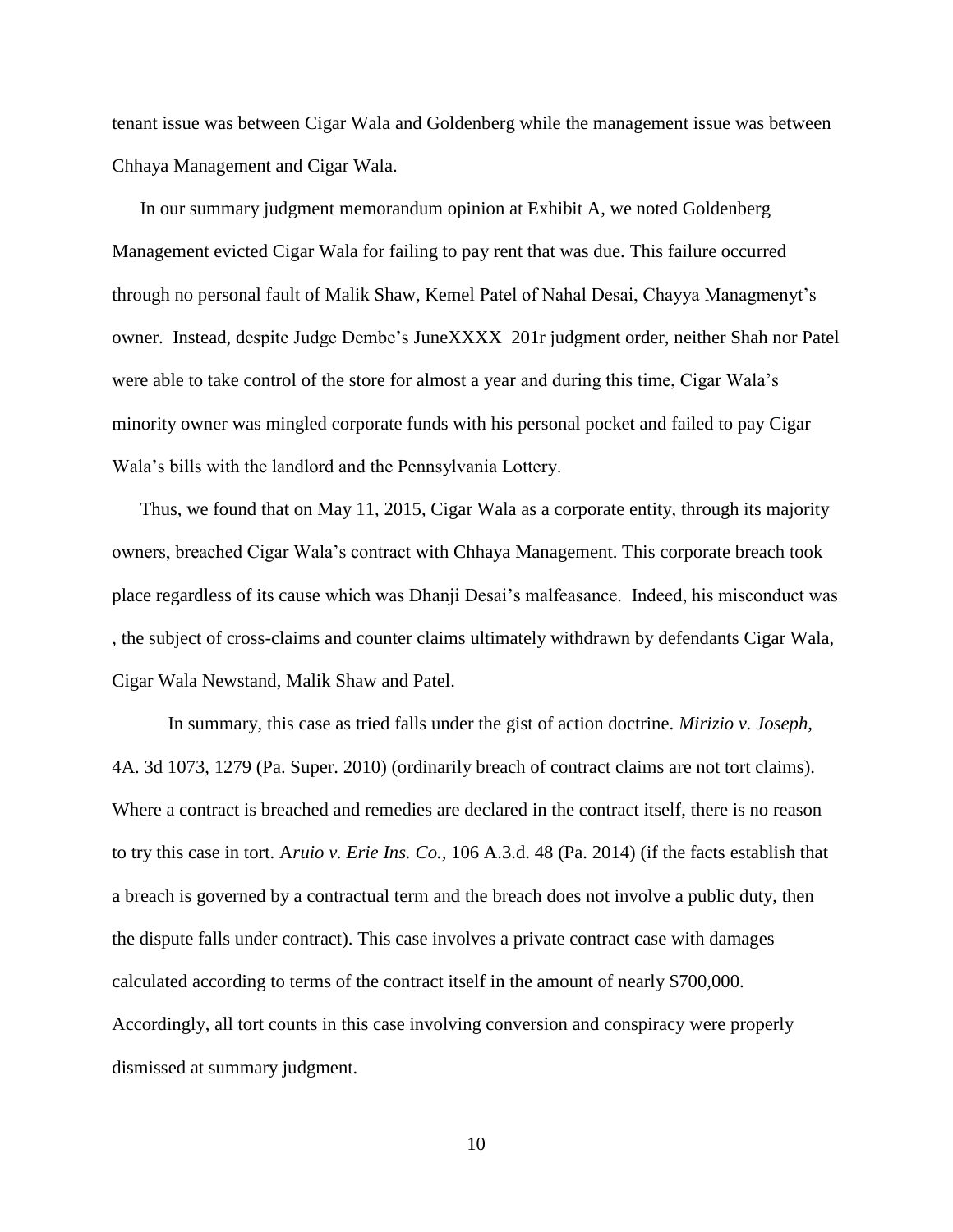Regarding conversion, Chhaya Management had to prove that property other than inventory governed by the Management Agreement was unlawfully taken. This was not shown. Since there was no other property in dispute, we heard expert witness testimony and applied the terms of the Management Agreement itself to determine our inventory award in favor of Chayya Management and against Cigar Wala in the amount of \$59,947.92.<sup>6</sup>

As there was no tort cause of action in this case, we also dismissed civil conspiracy.

# **II. Plaintiff's Expert Witness Testimony on Damages was Considered and Applied. However, There is an Error in Failing to Include Non-Lottery Inventory Loss to the Damages Awarded to Chhaya Management and Remand is Requested to Amend Judgment and Enter the Correct Damages.**

Plaintiff Chhaya Management claims the court precluded expert testimony on damages from expert witness Charles Luden. This is mistaken since Mr. Luden testified as a plaintiff expert. We found him credible and relied on his opinion.

However, plaintiff is correct that we erred in calculation of damages payable by Cigar Wala to Chhaya Management. The mistake is at Paragraph 16 of our Findings of Fact and Conclusions of Law where our calculated damages do not include Chhaya Management's loss from unreimbursed non-lottery inventory.

Accordingly, this court agrees that an additional \$59,946.92 representing non-lottery inventory must be added to our original judgment of \$667,116 in favor of Chhaya Management.

Therefore, the correct aggregate total is \$727,072.92 ---not counting interest or delay damages. This court requests remand to enter a new judgment order with an amended damage number in favor of Chhaya Management and against Cigar Wala.

<sup>6</sup> Paragraph 16 of our Findings of Facts and Conclusions of Law.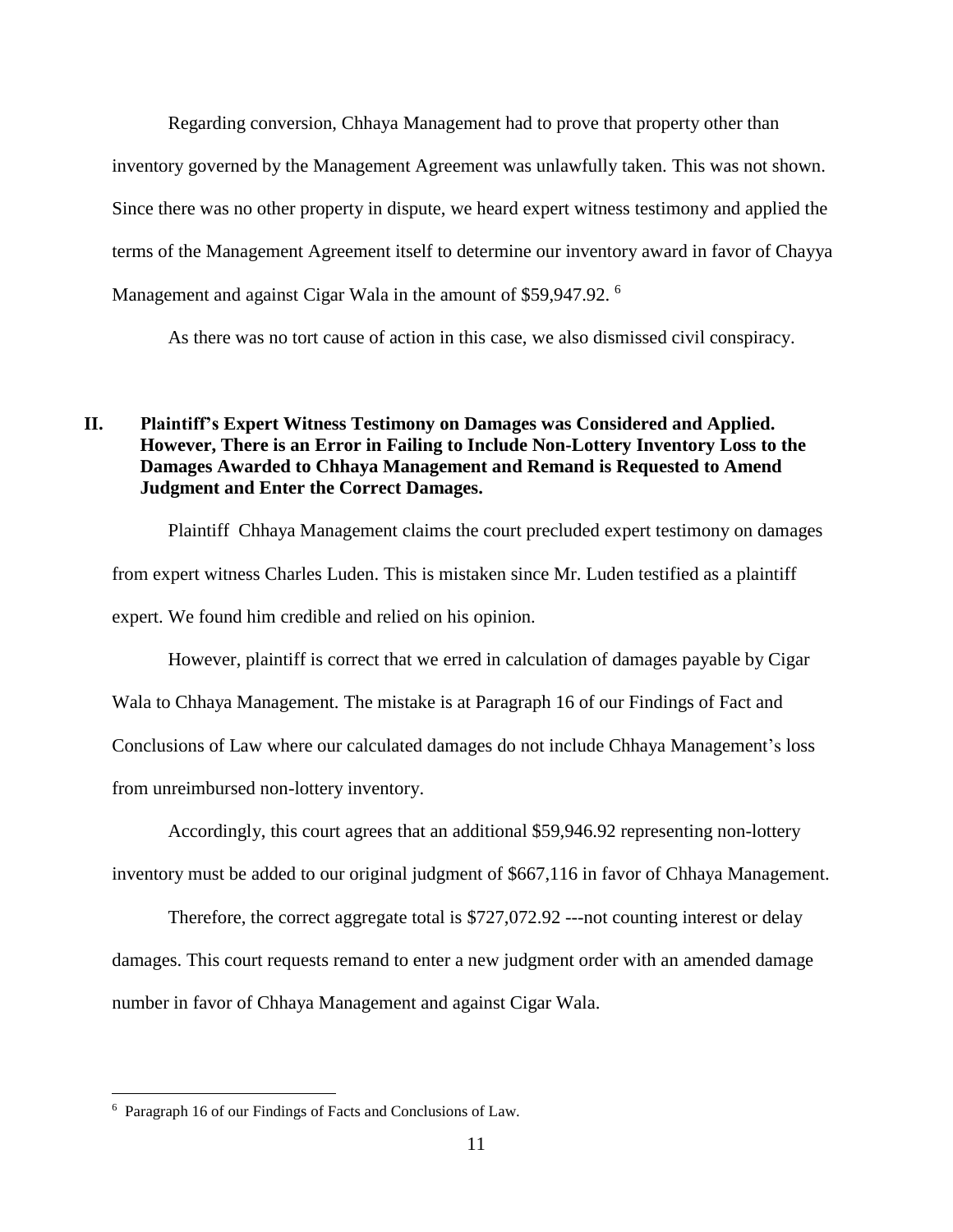# **III. Plaintiff did not present evidence to pierce the corporate veil of individual defendants Malik Shaw and Kamal Patel who were themselves victims of malfeasance by Cigar Wala minority owner Dhanji Desai.**

Chhaya Management claims we erred by not piercing the corporate veil as to individual defendants Patel and Malik Shaw. Though the issue was not raised during pleadings or at trial, we respond on the merits as this claim illustrates the consequences of the decision Chhaya Management made not to sue Dhanii Desai for his role in plaintiff's damages.

As explained in our Findings of Fact and Conclusions of Law, neither Malik Shah nor Patel controlled Cigar Wala at the time corporate monies were pilfered for personal use by Dhanji Desai. This was the situation despite Judge Dembe's judgment that actual controlling owners were Malik Shaw and Patel, who together own 75% of Cigar Wala.

Rather than relinquish control as the court had ordered, Dhanji Desai continued to freeze outMalik Shah and Patel. He did so with Chhaya Management's Nehal Desai operating the store on a day-to-day basis and the two of them managed Cigar Wala's bills. Unfortunately, Djanji Desai took money away from Cigar Wala and bills went unpaid through no fault of Msalik Shaw or Patel personally. We also found that Nehal Desai was not responsible either for the shortfalls that eventually led to Cigar Wala's loss of its Goldenberg lease and Pennsylvania Lottery privileges.

Regarding Chhaya Management's appellate claim here against Malik Shaw and Patel, we found no evidence supporting piercing a corporate veil. This is not to say that if Dhanji Desai had remained in the case, evidence would appear to justify a piecing of the corporate veil as to him.

A piercing of the corporate veil allows liability to be assessed against an equity owner of a corporation under certain conditions. *Lomas v. Kravitz, 130* A.3d 127 (Pa. Supr. Ct. 2015). The